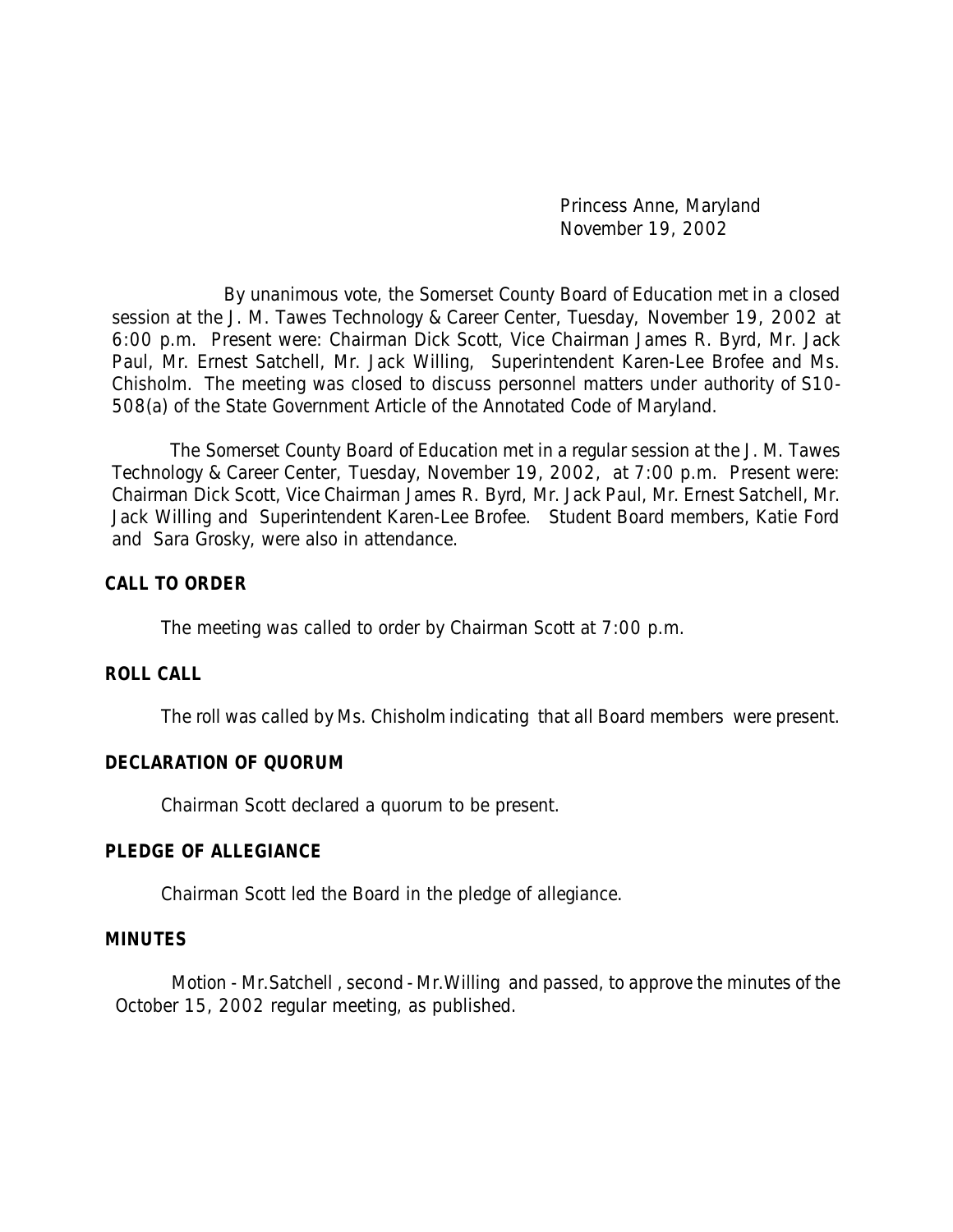```
Board Meeting - November 19, 2002
Page
AGENDA
```
 Dr. Brofee requested to amend the agenda to add item 12-I, Budget Calendar and to delete item 12-E, Attendance Policy. Motion - Mr. Willing, second - Mr. Byrd and passed, to adopt the agenda as amended.

## **PUBLIC PARTICIPATION**

No concerns were voiced during public participation.

### **STUDENT BOARD MEMBER REPORT**

Katie Ford and Sara Grosky reported on activities in their area school districts.

### **SOMERSET COUNTY ADULT EDUCATION AND LITERACY PROGRAMS**

Chairman Scott recognized and presented the three most recent GED graduates, Sheila L. Dashiell, Brandy Rae Clough, Amy R. Brittingham with their high school diplomas.

#### **PRINCESS ANNE PRIMARY SCHOOL REPORT**

Mr. Stanley Pruitt, Principal of Princess Anne Primary School, provided a detailed report on school activities.

#### **OLD BUSINESS**

## **PROPOSED POLICY NO. 200-23 (AUTHORIZATION FOR RESEARCH STUDIES)**

Upon recommendation of the Superintendent, it was moved by Mr. Paul, seconded by Mr. Willing and passed, to approve Proposed Policy No. 200-23 (Authorization For Research Studies).

#### **PROPOSED POLICY NO. 600-37 (LEARNING SUPPORT TEAMS)**

Upon recommendation of the Superintendent, it was moved by Mr. Satchell, seconded by Mr. Byrd and passed, to approve Proposed Policy No. 600-37 (Learning Support Teams).

#### **NEW BUSINESS**

## **PERSONNEL**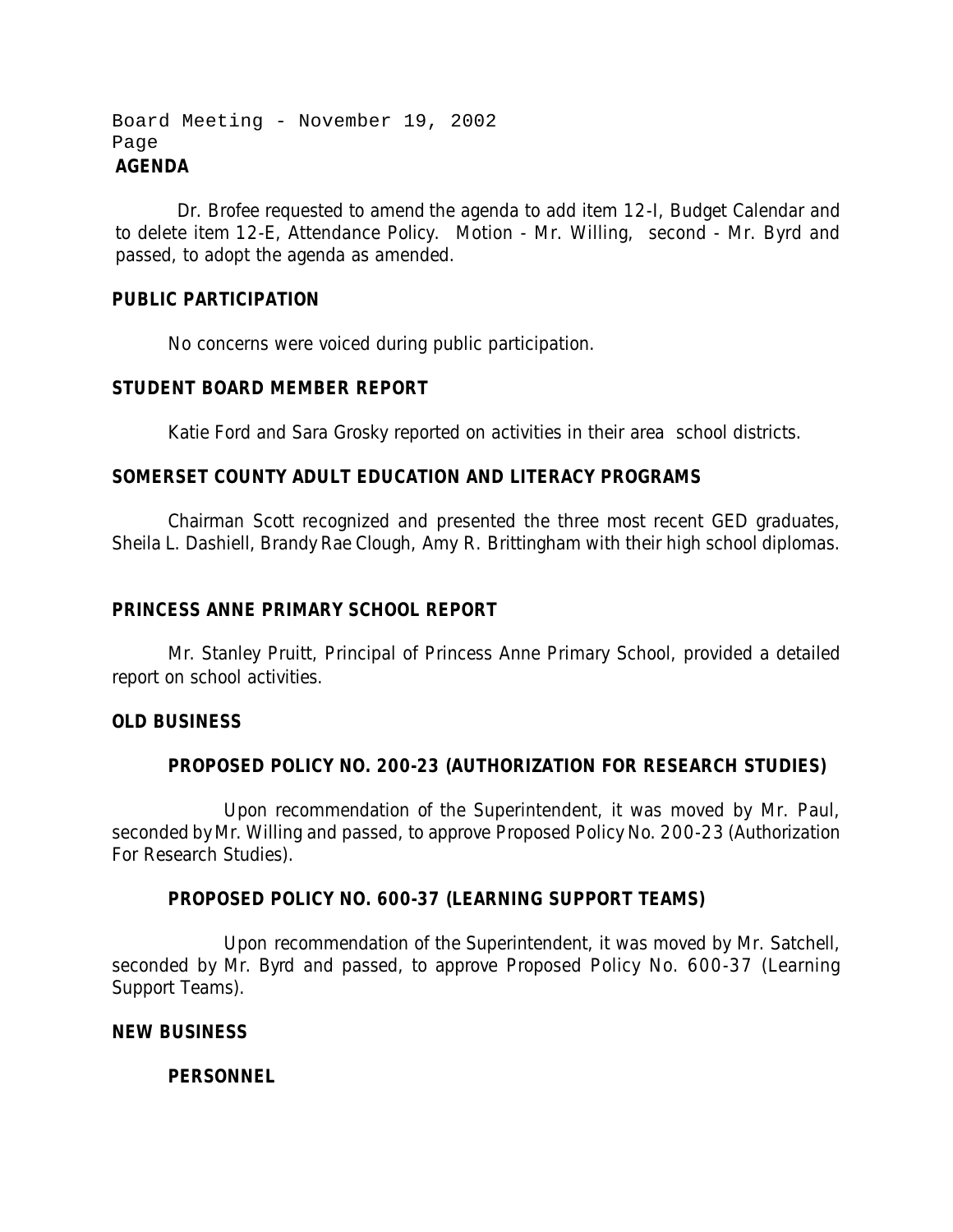Board Meeting - November 19, 2002 Page

Upon recommendation of the Superintendent, it was moved by Mr. Willing,

seconded by Mr.Byrd and passed, to approve the following personnel actions: new hires: Damon Thompson, Victoria Dews, Natesha Morton, Andrew Horsey; resignations: Henry Ward.

## **AUDIT**

Mr. Gene Atkins, representing Pigg, Krahl, Stern & Co., P.A., presented the audit for year ending June 30, 2002.

## **BID - CARGO VAN**

Upon recommendation of the Superintendent, it was moved by Mr. Byrd, seconded by Mr. Satchell and passed, to approve the bid of Tawes Brothers, Inc. for the purchase of a cargo van.

# **EMPLOYEE HANDBOOK**

Upon recommendation of the Superintendent, it was moved by Mr. Paul, seconded by Mr. Willing and passed, to approve the Employee Handbook.

# **PROPOSED POLICY 600-26 (COMPETITIVE FOOD AND FOODS OF MINIMAL NUTRITIONAL VALUE)**

Following a brief discussion, it was the consensus of the Board to receive Proposed Policy 600-26 (Competitive Food and Foods of Minimal Nutritional Value) for study.

# **EWELL SCHOOL, SCHOOL LUNCH CONTRACT**

Upon recommendation of the Superintendent, it was moved by Mr. Byrd, seconded by Mr. Willing and passed to approve the bid submitted by Bayside Inn Restaurant for the Ewell School, school lunch contract.

# **TRANSPORTATION**

Upon recommendation of the Superintendent, it was moved by Mr. Willing, seconded by Mr. Paul and passed, to approve Mr. Dewayne Terrell to become a substitute school bus driver.

Upon recommendation of the Superintendent, it was moved by Mr. Willing, seconded by Mr. Paul and passed, to approve Norman Bromley's request to purchase a new